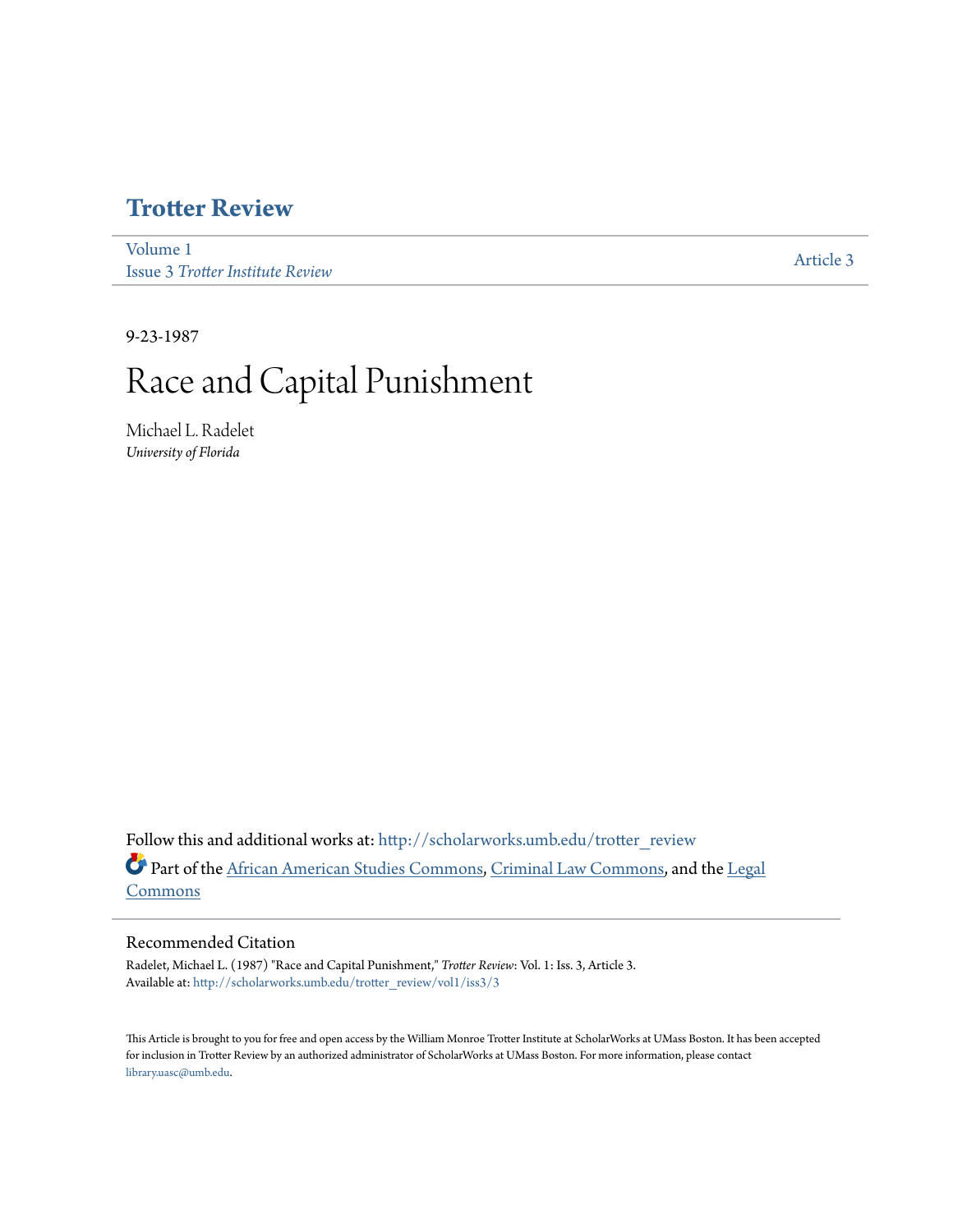# Race and Capital Punishment

by Michael L. Radelet



Whether it be lynching or legally-imposed capital punishment, the threat or use of death as a punishment has been a powerful means of class and race intimidation throughout American history. In the nineteenth century, statutes that explicitly considered race were not uncommon; in Virginia, for example, the statutes of 150 years ago listed five capital crimes for whites and 70 for black slaves.<sup>1</sup> Today, historians interested in capital punishment use records of state compensations to slave owners to learn how many slaves were executed.

The federal government's statistics on executions date from the 1930s. Between 1930 and 1967, 3,859 prisoners were executed in the United States, 54 percent of whom were black. There were 455 executions for rape, and 405 of the defendants (89 percent) were black.<sup>2</sup> There are no known cases in American history in which a white man was executed for the rape of a black woman.

Executions were temporarily halted in 1967, and in 1972 the U.S. Supreme Court invalidated all existing death penalty statutes. <sup>3</sup> They did so in large part because they found the penalty to be arbitrarily applied, and hence cruel and unusual punishment in violation of the Eighth Amendment. Many thought that decision would forever end the legality of the death sentence in the United States. But in the last 15 years, some 36 states and the federal government have successfully reinstituted death penalty statutes, 75 inmates have been executed, and today 1,900 men and women live under sentences of death. <sup>4</sup> If present rates double to a national pace of one execution per week, we will still not eliminate our current backlog of death row prisoners until the year 2023.

The most significant (indeed, the only) progress made in the last 20 years in reducing racial disparities in executions was a 1977 Supreme Court decision that outlawed the death penalty for those convicted of rape. <sup>5</sup> If we examine only executions for murder, we learn that between 1930 and 1967, 50.1 percent of the executions involved

nonwhites. Today, 49.3 percent of those on death row, all of whom stand convicted of murder, are nonwhite. Thus, all the efforts to revise death penalty statutes in the last 15 years to make them more fair have reduced the relevant minority population by less than one percent.

The death penalty remains a southern phenomenon. With the exception of five "consensual" executions (where the inmates dropped their appeals), all American executions in the last 20 years have been in the former states of the Confederacy. In the 1980s, all of the <sup>11</sup> former Confederate states, save Arkansas and Tennessee, have executed at least two inmates.

Research that examined the question of racial bias in the application of the death penalty before the 1972 Furman decision was plentiful, alarming in its exposure of racial bias, and methodologically limited.<sup>6,7</sup> Research looking at who has been condemned since 1972 has found that while sentencing is still correlated with race of defendant, the race of the victim exerts the strongest predictive power. While some of this research has exposed racial bias in the presentencing decisions made by prosecutors, the bulk of the work has focused on sentencing disparities.<sup>8,9</sup>

The first such study examined over 16,000 homicide cases in Florida, Georgia, Texas, and Ohio. <sup>10</sup> Results indicated that, even when controlling for whether or not the homicide involved an accompanying felony, black defendants convicted of killing whites were more likely to re ceive the death penalty than were defendants in any of the other three racial configurations. Radelet, in a study of Florida homicides that occurred between strangers, found similar patterns, as did Jacoby and Paternoster in South Carolina.<sup>9,11</sup> In a more comprehensive study, Gross and Mauro used the FBI's Supplemental Homicide Reports to examine sentencing patterns in eight states (Arkansas, Florida, Georgia, Illinois, Mississippi, North Carolina, Oklahoma, and Virginia).<sup>12</sup> Even when the data were adjusted for felony circumstances, the defen